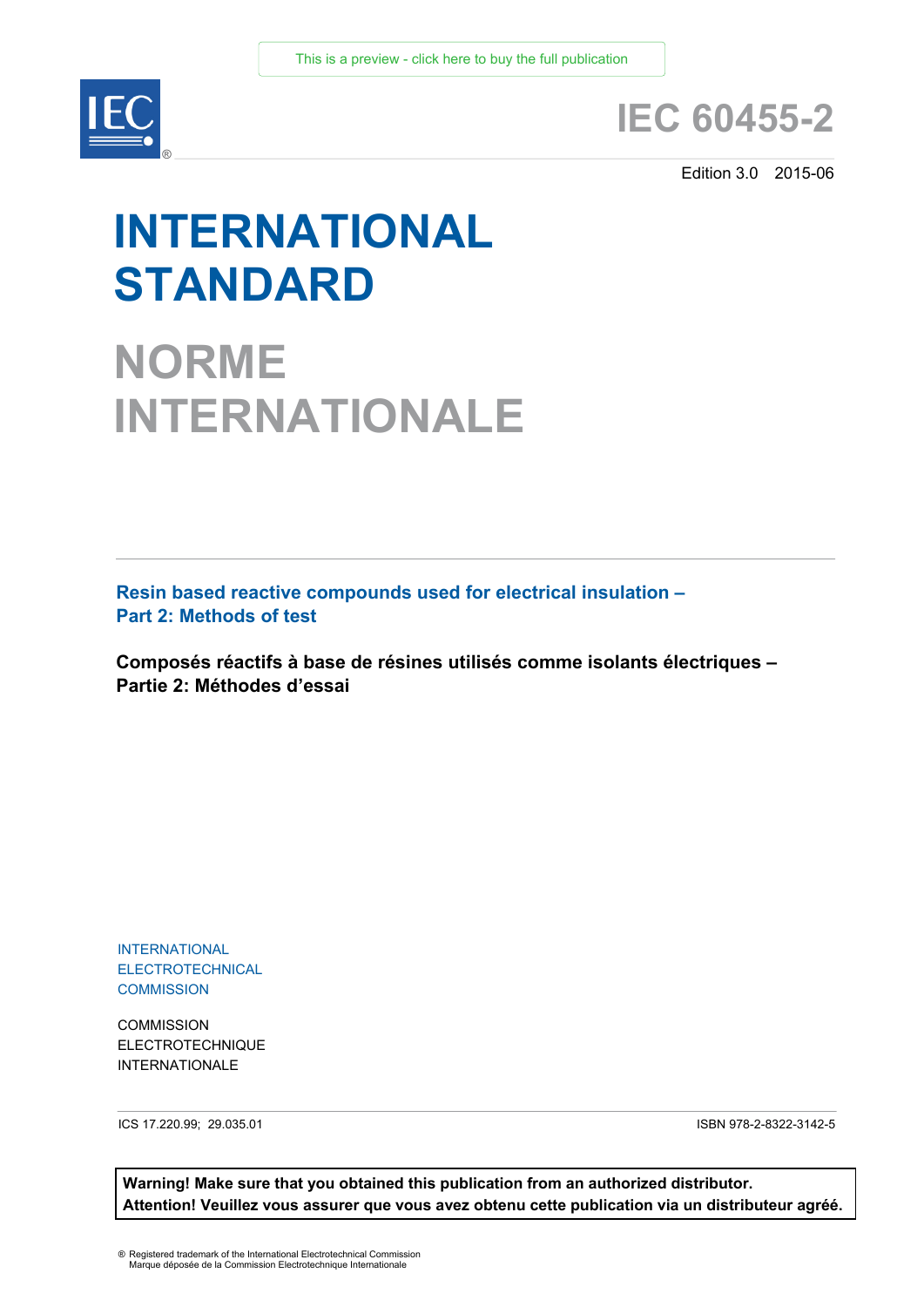$-2-$ 

IEC 60455-2:2015 © IEC 2015

# **CONTENTS**

| 1 |            |                                                                        |  |  |
|---|------------|------------------------------------------------------------------------|--|--|
| 2 |            |                                                                        |  |  |
| 3 |            |                                                                        |  |  |
| 4 |            |                                                                        |  |  |
|   | 4.1        |                                                                        |  |  |
|   | 4.2        |                                                                        |  |  |
|   | 4.3        |                                                                        |  |  |
| 5 |            |                                                                        |  |  |
|   |            |                                                                        |  |  |
|   | 5.1<br>5.2 |                                                                        |  |  |
|   | 5.3        |                                                                        |  |  |
|   | 5.4        |                                                                        |  |  |
|   | 5.5        |                                                                        |  |  |
|   | 5.6        |                                                                        |  |  |
|   | 5.7        |                                                                        |  |  |
|   | 5.8        |                                                                        |  |  |
|   | 5.9        |                                                                        |  |  |
|   | 5.10       |                                                                        |  |  |
|   | 5.11       |                                                                        |  |  |
|   | 5.12       |                                                                        |  |  |
|   | 5.12.1     | Total chlorine content of unsaturated polyesters and epoxide resins 14 |  |  |
|   | 5.12.2     | Inorganic chlorine content of epoxide resins and glycidyl esters 14    |  |  |
|   | 5.12.3     | Easily saponifiable chlorine content of epoxide resins and related     |  |  |
|   |            |                                                                        |  |  |
|   | 5.13       |                                                                        |  |  |
|   | 5.14       |                                                                        |  |  |
|   | 5.15       |                                                                        |  |  |
|   | 5.16       |                                                                        |  |  |
|   | 5.17       |                                                                        |  |  |
|   | 5.17.1     |                                                                        |  |  |
|   | 5.17.2     |                                                                        |  |  |
|   | 5.18       |                                                                        |  |  |
|   | 5.19       | Amount of double bonds of unsaturated polyester and acrylate resins 15 |  |  |
|   | 5.20       | Acid and acid-anhydride content of acid-anhydride hardeners 15         |  |  |
|   | 5.21       |                                                                        |  |  |
|   | 5.22       |                                                                        |  |  |
|   | 5.22.1     |                                                                        |  |  |
|   | 5.22.2     |                                                                        |  |  |
|   | 5.23       |                                                                        |  |  |
|   | 5.23.1     |                                                                        |  |  |
|   | 5.23.2     |                                                                        |  |  |
|   | 5.23.3     |                                                                        |  |  |
|   | 5.24       |                                                                        |  |  |
|   | 5.24.1     |                                                                        |  |  |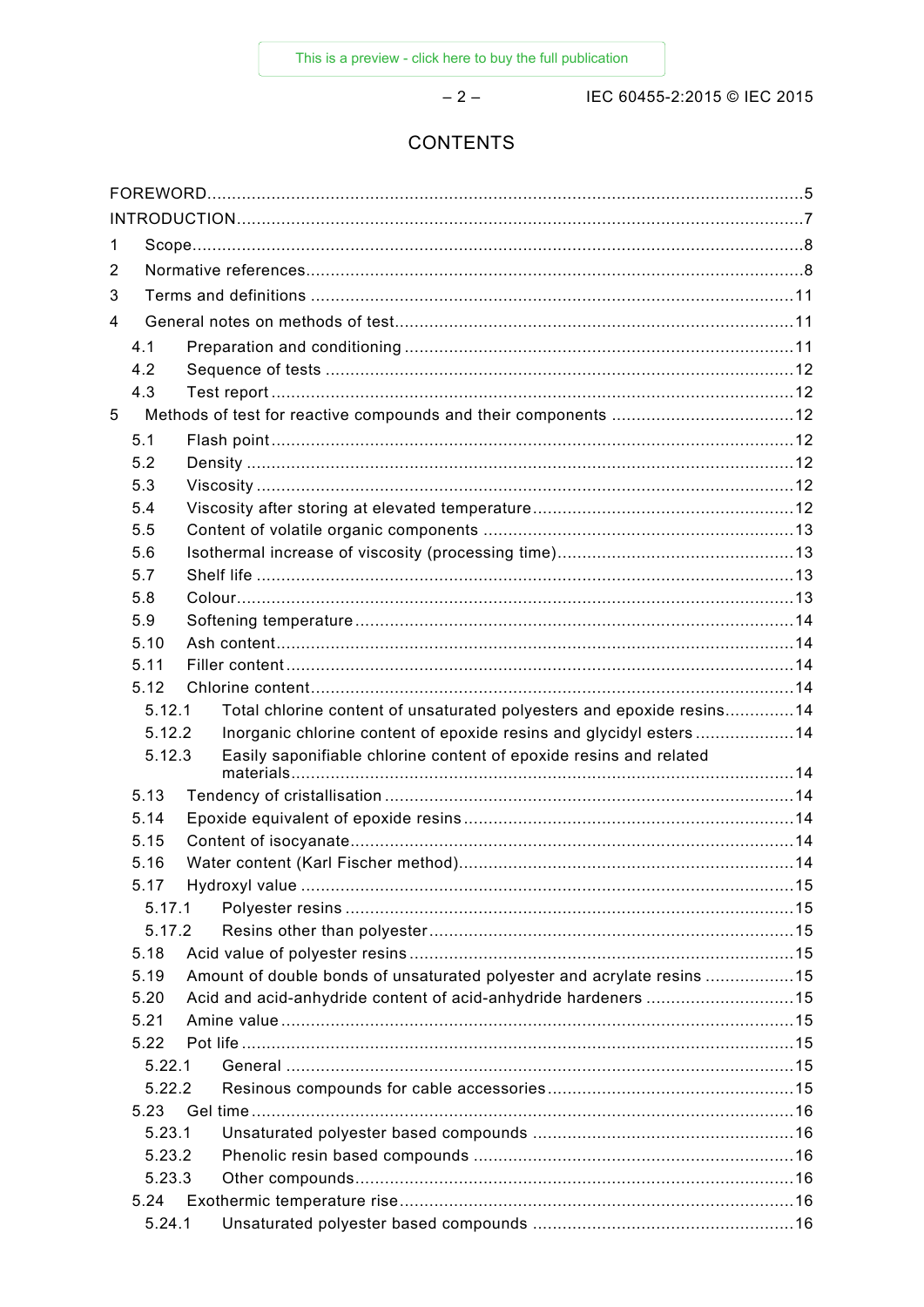IEC 60455-2:2015 © IEC 2015

# $-3-$

|   | 5.24.2 |  |                                                                         |  |
|---|--------|--|-------------------------------------------------------------------------|--|
|   | 5.24.3 |  |                                                                         |  |
|   | 5.25   |  | Total volume shrinkage of epoxide and unsaturated polyester based       |  |
|   | 5.26   |  |                                                                         |  |
|   |        |  |                                                                         |  |
|   | 5.26.1 |  |                                                                         |  |
|   | 5.26.2 |  |                                                                         |  |
|   | 5.26.3 |  |                                                                         |  |
|   | 5.26.4 |  |                                                                         |  |
|   | 5.26.5 |  |                                                                         |  |
|   | 5.27   |  |                                                                         |  |
|   | 5.28   |  |                                                                         |  |
|   | 5.28.1 |  |                                                                         |  |
|   | 5.28.2 |  |                                                                         |  |
|   | 5.28.3 |  |                                                                         |  |
|   | 5.28.4 |  |                                                                         |  |
| 6 |        |  |                                                                         |  |
|   | 6.1    |  |                                                                         |  |
|   | 6.2    |  |                                                                         |  |
|   | 6.2.1  |  |                                                                         |  |
|   | 6.2.2  |  |                                                                         |  |
|   | 6.2.3  |  |                                                                         |  |
|   | 6.2.4  |  |                                                                         |  |
|   | 6.3    |  |                                                                         |  |
|   | 6.4    |  |                                                                         |  |
|   | 6.4.1  |  |                                                                         |  |
|   | 6.4.2  |  |                                                                         |  |
|   | 6.4.3  |  |                                                                         |  |
|   | 6.4.4  |  |                                                                         |  |
|   | 6.4.5  |  |                                                                         |  |
|   |        |  | . 22                                                                    |  |
|   | 6.5.1  |  |                                                                         |  |
|   | 6.5.2  |  |                                                                         |  |
|   | 6.5.3  |  |                                                                         |  |
|   | 6.5.4  |  |                                                                         |  |
|   | 6.5.5  |  |                                                                         |  |
|   | 6.5.6  |  |                                                                         |  |
|   | 6.5.7  |  | Dry heat resistance of resins for cable accessories - Method of test 23 |  |
|   | 6.5.8  |  |                                                                         |  |
|   | 6.5.9  |  |                                                                         |  |
|   | 6.5.10 |  |                                                                         |  |
|   | 6.6    |  |                                                                         |  |
|   | 6.6.1  |  |                                                                         |  |
|   | 6.6.2  |  |                                                                         |  |
|   | 6.6.3  |  |                                                                         |  |
|   | 6.6.4  |  |                                                                         |  |
|   | 6.7    |  |                                                                         |  |
|   | 6.7.1  |  |                                                                         |  |
|   | 6.7.2  |  |                                                                         |  |
|   |        |  |                                                                         |  |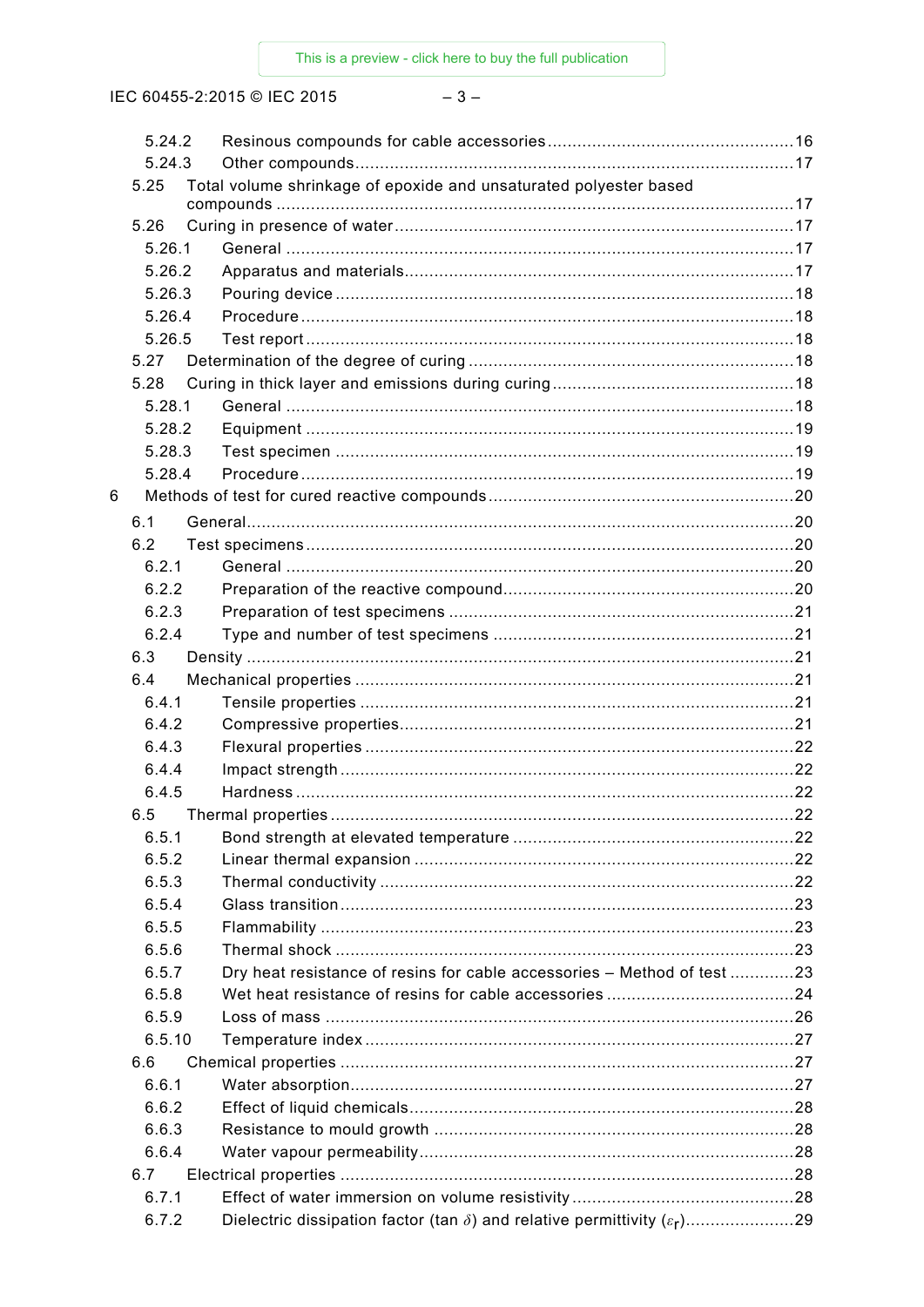– 4 – IEC 60455-2:2015 © IEC 2015

| 6.7.3                                                                  |                                                                            |  |
|------------------------------------------------------------------------|----------------------------------------------------------------------------|--|
| 6.7.4                                                                  |                                                                            |  |
| 6.7.5                                                                  |                                                                            |  |
|                                                                        |                                                                            |  |
|                                                                        |                                                                            |  |
|                                                                        |                                                                            |  |
|                                                                        |                                                                            |  |
|                                                                        |                                                                            |  |
|                                                                        | Figure 3 – Example of electrode arrangement for flexible cured compound 34 |  |
| Figure 4 – Example of electrode arrangement for rigid cured compound35 |                                                                            |  |
|                                                                        |                                                                            |  |
|                                                                        |                                                                            |  |
|                                                                        |                                                                            |  |
|                                                                        |                                                                            |  |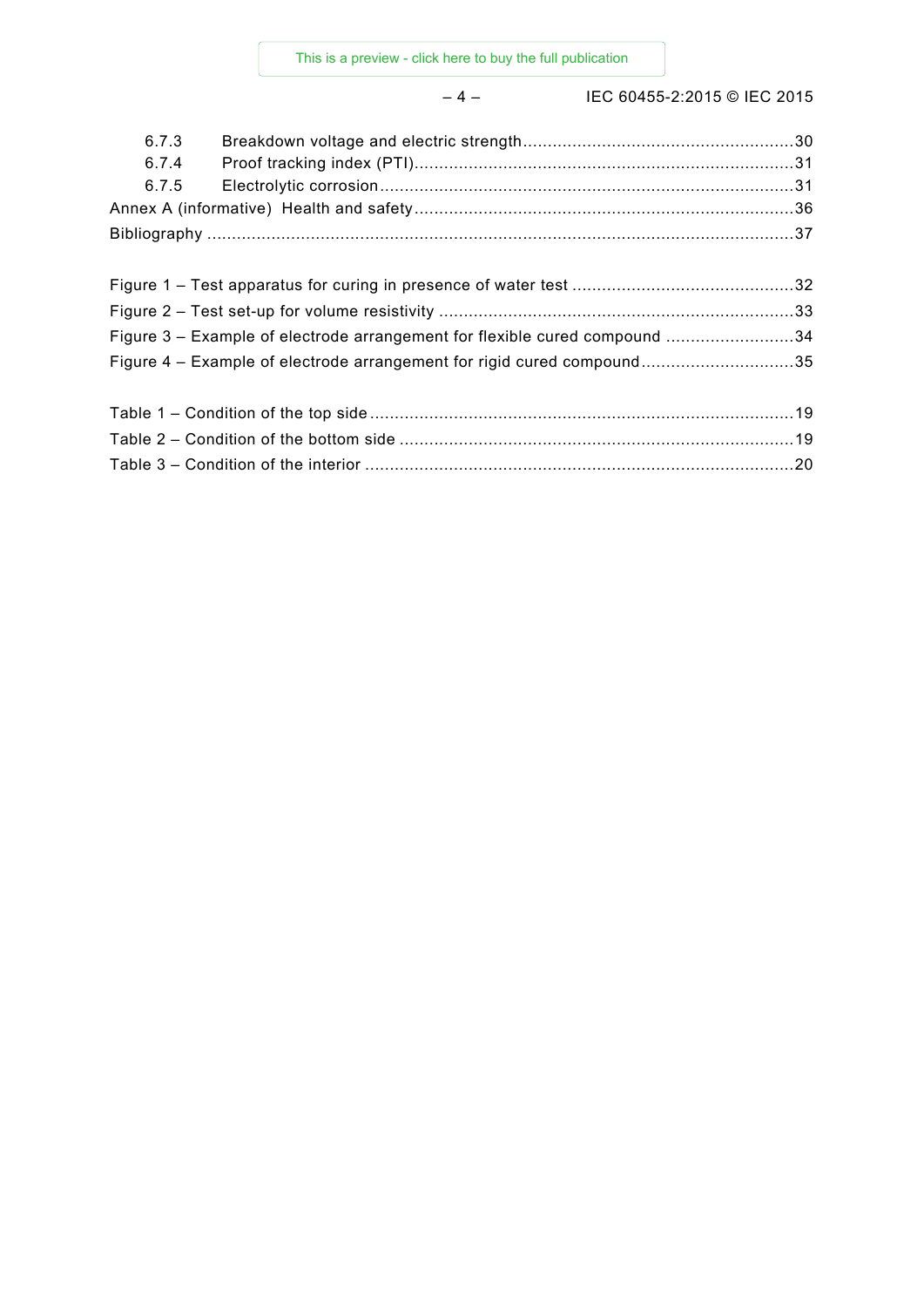IEC 60455-2:2015 © IEC 2015 – 5 –

### INTERNATIONAL ELECTROTECHNICAL COMMISSION

 $\overline{\phantom{a}}$ 

# **RESIN BASED REACTIVE COMPOUNDS USED FOR ELECTRICAL INSULATION –**

#### **Part 2: Methods of test**

#### FOREWORD

- <span id="page-4-0"></span>1) The International Electrotechnical Commission (IEC) is a worldwide organization for standardization comprising all national electrotechnical committees (IEC National Committees). The object of IEC is to promote international co-operation on all questions concerning standardization in the electrical and electronic fields. To this end and in addition to other activities, IEC publishes International Standards, Technical Specifications, Technical Reports, Publicly Available Specifications (PAS) and Guides (hereafter referred to as "IEC Publication(s)"). Their preparation is entrusted to technical committees; any IEC National Committee interested in the subject dealt with may participate in this preparatory work. International, governmental and nongovernmental organizations liaising with the IEC also participate in this preparation. IEC collaborates closely with the International Organization for Standardization (ISO) in accordance with conditions determined by agreement between the two organizations.
- 2) The formal decisions or agreements of IEC on technical matters express, as nearly as possible, an international consensus of opinion on the relevant subjects since each technical committee has representation from all interested IEC National Committees.
- 3) IEC Publications have the form of recommendations for international use and are accepted by IEC National Committees in that sense. While all reasonable efforts are made to ensure that the technical content of IEC Publications is accurate, IEC cannot be held responsible for the way in which they are used or for any misinterpretation by any end user.
- 4) In order to promote international uniformity, IEC National Committees undertake to apply IEC Publications transparently to the maximum extent possible in their national and regional publications. Any divergence between any IEC Publication and the corresponding national or regional publication shall be clearly indicated in the latter.
- 5) IEC itself does not provide any attestation of conformity. Independent certification bodies provide conformity assessment services and, in some areas, access to IEC marks of conformity. IEC is not responsible for any services carried out by independent certification bodies.
- 6) All users should ensure that they have the latest edition of this publication.
- 7) No liability shall attach to IEC or its directors, employees, servants or agents including individual experts and members of its technical committees and IEC National Committees for any personal injury, property damage or other damage of any nature whatsoever, whether direct or indirect, or for costs (including legal fees) and expenses arising out of the publication, use of, or reliance upon, this IEC Publication or any other IEC Publications.
- 8) Attention is drawn to the Normative references cited in this publication. Use of the referenced publications is indispensable for the correct application of this publication.
- 9) Attention is drawn to the possibility that some of the elements of this IEC Publication may be the subject of patent rights. IEC shall not be held responsible for identifying any or all such patent rights.

International Standard IEC 60455-2 has been prepared by IEC technical committee 15: Solid electrical insulating materials.

This third edition cancels and replaces the second edition published in 1998. This edition constitutes a technical revision.

This edition includes the following significant technical changes with respect to the previous edition:

- a) Introduction of test methods related to IEC 60455-3-8;
- b) Additional and updated test methods for resins.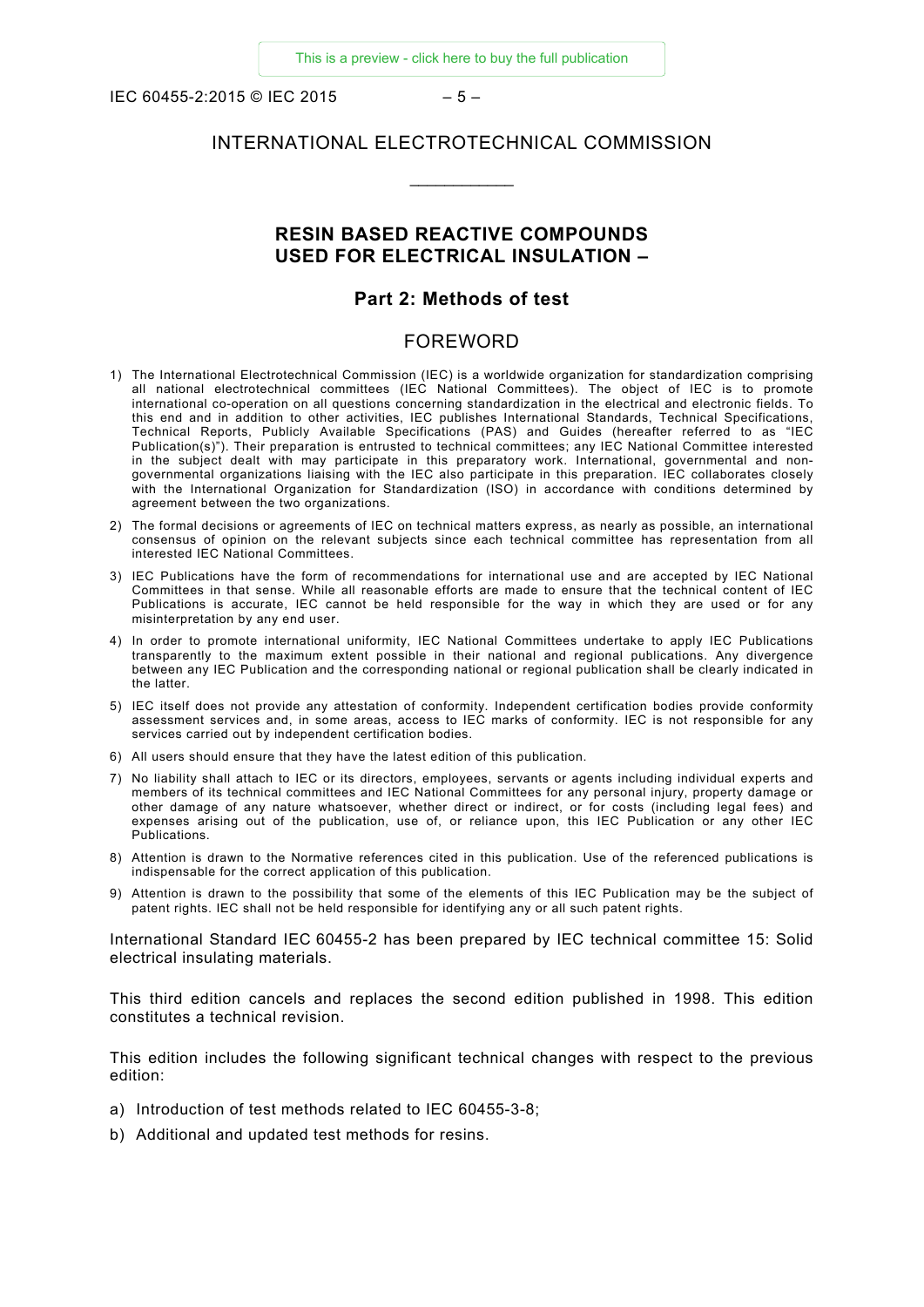– 6 – IEC 60455-2:2015 © IEC 2015

This bilingual version (2016-01) corresponds to the monolingual English version, published in 2015-06.

The text of this standard is based on the following documents:

| <b>FDIS</b> | Report on voting |
|-------------|------------------|
| 15/751/FDIS | 15/757/RVD       |

Full information on the voting for the approval of this standard can be found in the report on voting indicated in the above table.

This publication has been drafted in accordance with the ISO/IEC Directives, Part 2.

The French version of this standard has not been voted upon.

A list of all parts in the IEC 60455 series, published under the general title *Resin based reactive compounds used for electrical insulation*, can be found on the IEC website.

The committee has decided that the contents of this publication will remain unchanged until the stability date indicated on the IEC web site under "http://webstore.iec.ch" in the data related to the specific publication. At this date, the publication will be

- reconfirmed,
- withdrawn.
- replaced by a revised edition, or
- amended.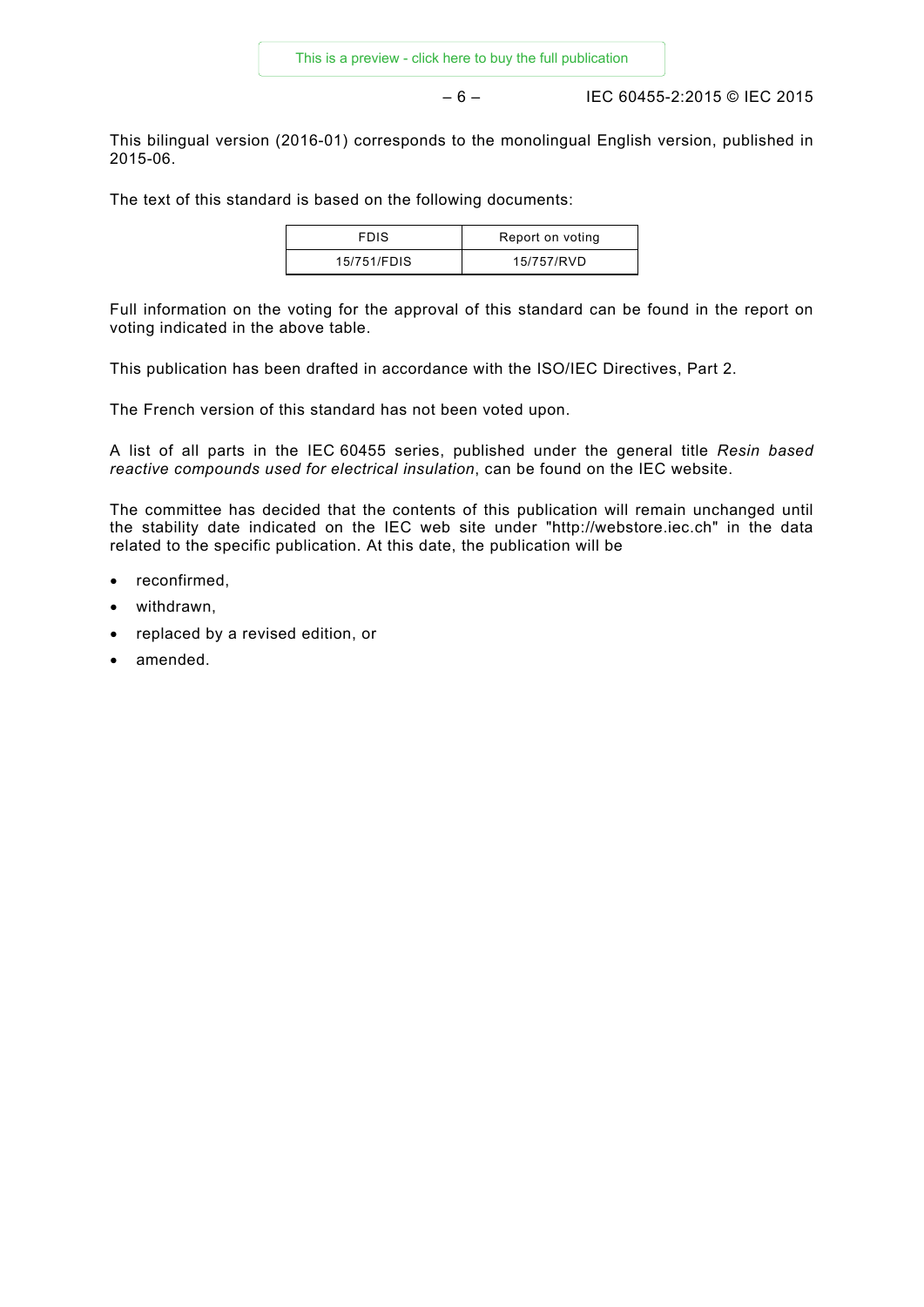<span id="page-6-0"></span>IEC 60455-2:2015 © IEC 2015 – 7 –

# INTRODUCTION

This part of IEC 60455 is one of a series which deals with solvent-free resin based reactive compounds and their components used for electrical insulation.

The series consists of three parts:

- Part 1: Definitions and general requirements (IEC 60455-1);
- Part 2: Methods of test (IEC 60455-2);
- Part 3: Specifications for individual materials (IEC 60455-3).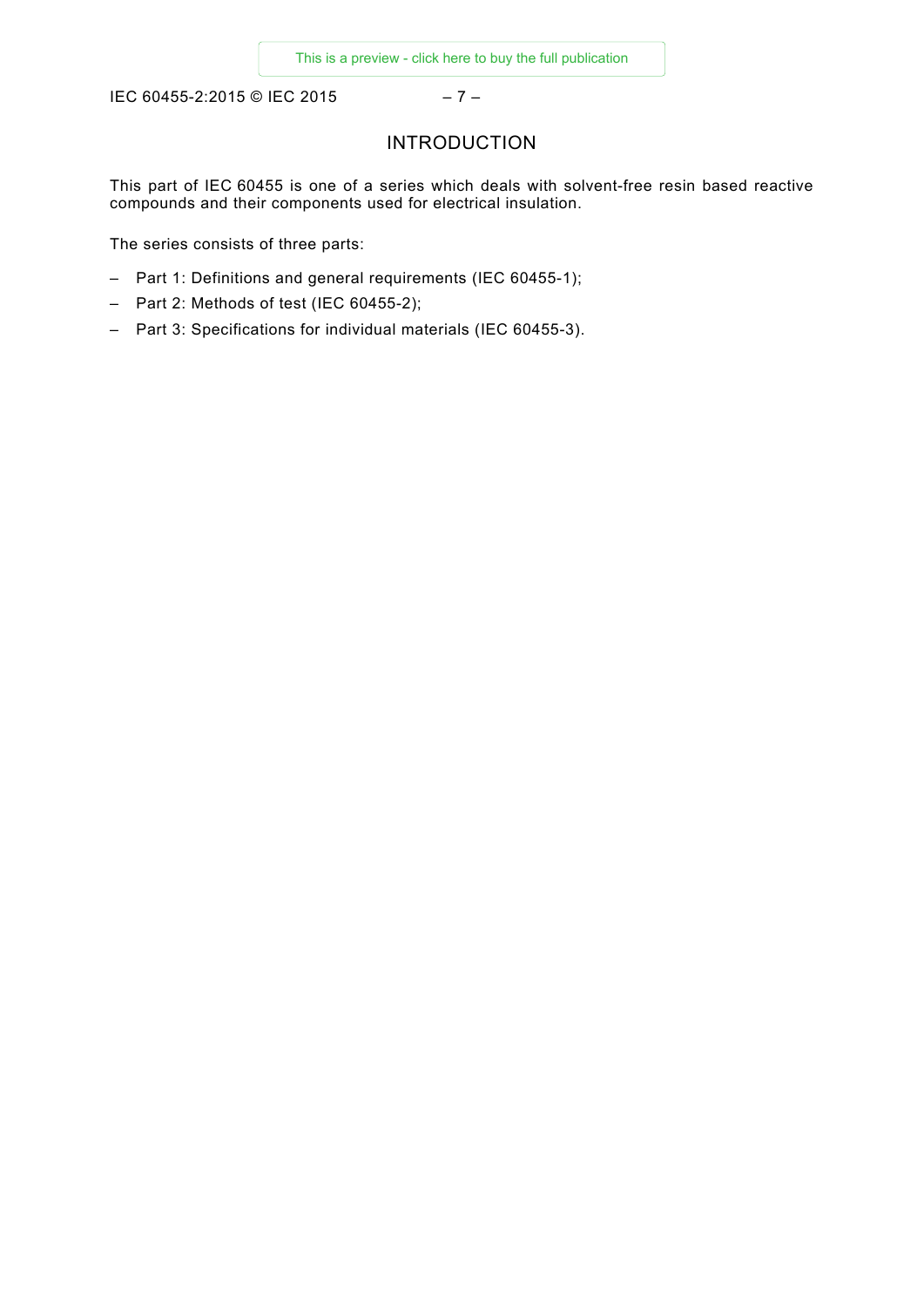– 8 – IEC 60455-2:2015 © IEC 2015

# **RESIN BASED REACTIVE COMPOUNDS USED FOR ELECTRICAL INSULATION –**

# **Part 2: Methods of test**

#### <span id="page-7-0"></span>**1 Scope**

This part of IEC 60455 specifies methods of test to be used for testing resin based reactive compounds, their components and cured compounds used for electrical insulation.

#### <span id="page-7-1"></span>**2 Normative references**

The following documents, in whole or in part, are normatively referenced in this document and are indispensable for its application. For dated references, only the edition cited applies. For undated references, the latest edition of the referenced document (including any amendments) applies.

IEC 60050 (all parts), *International Electrotechnical Vocabulary* (available at [http://www.electropedia.org\)](http://www.electropedia.org/)

IEC 60068-2-10:2005, *Environmental testing – Part 2-10: Tests – Test J and guidance: Mould growth*

IEC 60093:1980, *Methods of test for volume resistivity and surface resistivity of solid electrical insulating materials*

IEC 60112:2003, *Method for the determination of the proof and the comparative tracking indices of solid insulating materials*

IEC 60216 (all parts), *Electrical insulating materials – Thermal endurance properties*

IEC 60243-1:1998, *Electrical strength of insulating materials – Test methods – Part 1: Tests at power frequencies*

IEC 60250:1969, *Recommended methods for the determination of the permittivity and dielectric dissipation factor of electrical insulating materials at power, audio and radio frequencies including metre wavelengths*

IEC 60296:2012, *Fluids for electrotechnical applications – Unused mineral insulating oils for transformers and switchgear*

IEC 60426:2007, *Electrical insulating materials – Determination of electrolytic corrosion caused by insulating materials – Test methods*

IEC 60455-1:1998, *Resin based reactive compounds used for electrical insulation – Part 1:*  Definitions *and general require*ments

IEC 60455-3 (all parts), *Resin based reactive compounds used for electrical insulation – Part 3: Specifications for individual materials*

IEC 60455-3-8:2013, *Resin based reactive compounds used for electrical insulation – Part 3: Specifications for individual materials – Sheet 8: Resins for cable accessories*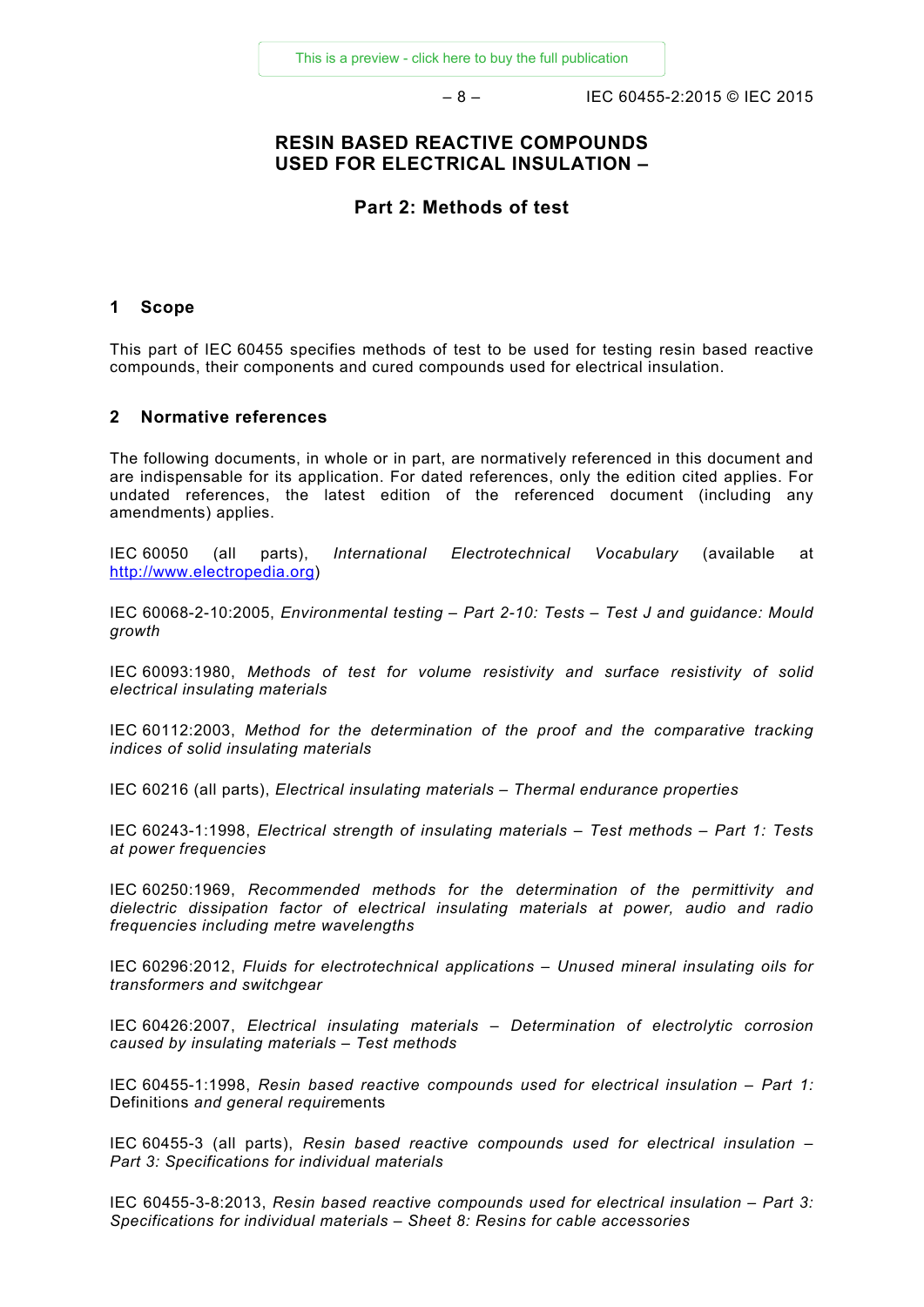IEC 60455-2:2015 © IEC 2015 – 9 –

IEC 60695-11-10:1999*, Fire hazard testing – Part 11-10: Test flames – 50 W horizontal and vertical flame test methods*

IEC 60814:1997, *Insulating liquids – Oil-impregnated paper and pressboard – Determination of water by automatic coulometric Karl Fischer titration*

IEC 61033:1991, *Test methods for the determination of bond strength of impregnating agents to an enamelled wire substrate*

IEC 61099:2010, Insulating liquids – Specifications for unused synthetic organic esters for electrical purposes

ISO 37:2011, *Rubber, vulcanized or thermoplastic – Determination of tensile stress-strain properties*

ISO 62:2008, *Plastics – Determination of water absorption*

ISO 75 (all parts), *Plastics and ebonite – Determination of temperature of deflection under load*

ISO 175:2010, *Plastics – Determination of the effects of liquid chemicals, including water*

ISO 178:2010, *Plastics – Determination of flexural properties*

ISO 179-1:2010, *Plastics – Determination of Charpy impact properties – Part 1: Noninstrumented impact test*

ISO 179-2:1997, *Plastics – Determination of Charpy impact properties – Part 2: Instrumented impact test*

ISO 291, *Plastics – Standard atmospheres for conditioning and testing*

ISO 306:2004, *Plastics – Thermoplastic materials – Determination of Vicat softening temperature (VST)*

ISO 527 (all parts), *Plastics – Determination of tensile properties*

ISO 584:1982, *Plastics – Unsaturated polyester resins – Determination of reactivity at 80 degrees C (conventional method)*

ISO 604:2002, *Plastics – Determination of compressive properties*

ISO 868:2003, *Plastics and ebonite – Determination of indentation hardness by means of a durometer (Shore hardness)*

ISO 1183-1:2012, *Plastics – Methods for determining the density of non-cellular plastics – Part 1: Immersion method, liquid pyknometer method and titration method*

ISO 1513:2010, *Paints and varnishes – Examination and preparation of samples for testing*

ISO 1523:2002, *Paints, varnishes, petroleum and related products – Determination of flashpoint – Closed cup equilibrium method*

ISO 1675:1985, *Plastics – Liquid resins – Determination of density by the pyknometer method*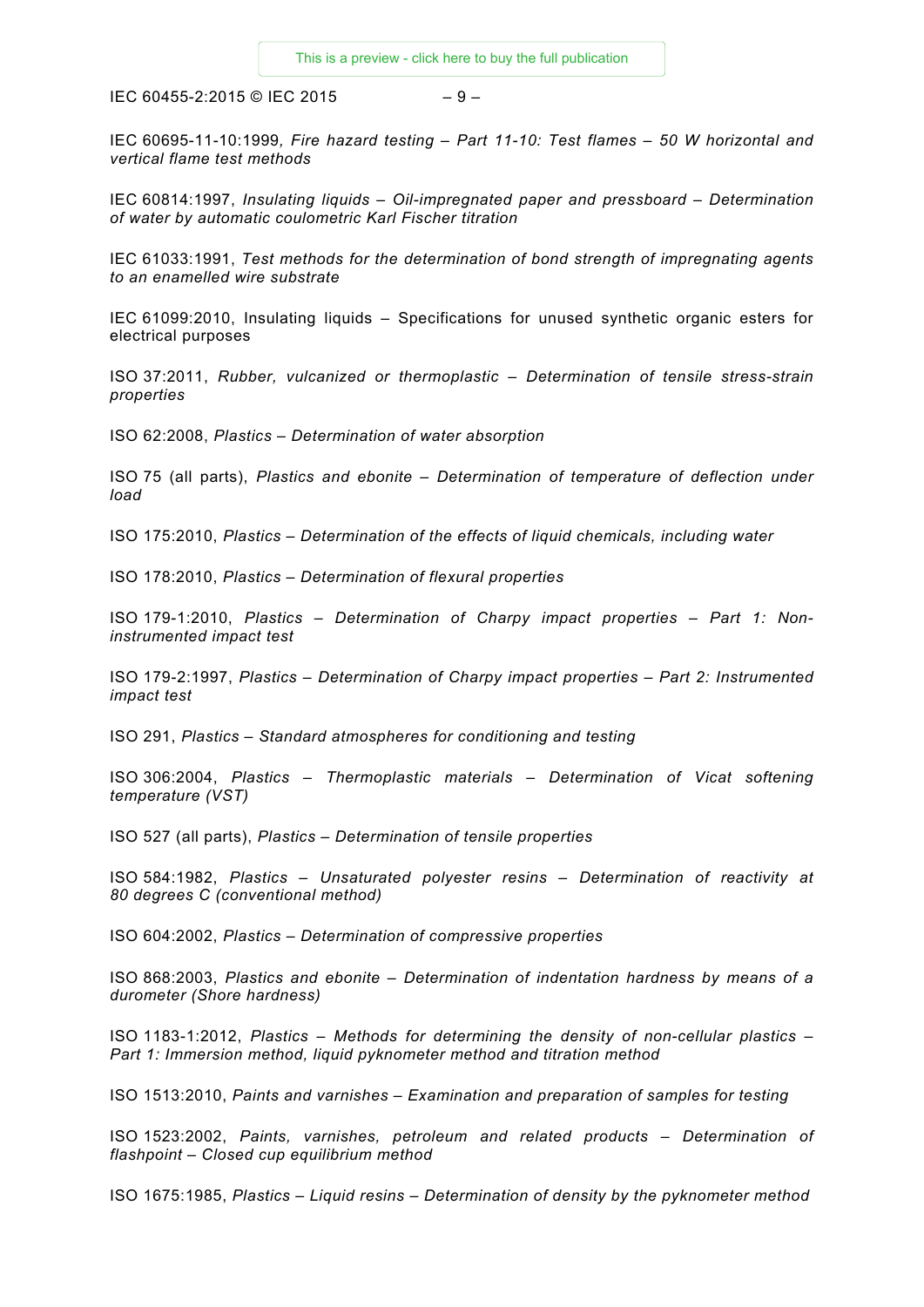– 10 – IEC 60455-2:2015 © IEC 2015

ISO 2039-1:1993, *Plastics – Determination of hardness – Part 1: Ball indentation method*

ISO 2114:1996, *Plastics – Unsaturated polyester resins – Determination of partial acid value and total acid value*

ISO 2431:1993, *Paints and varnishes – Determination of flow time by use of flow cups*

ISO 2535:1997, *Plastics – Unsaturated polyester resins – Measurement of gel time at 25 degrees C*

ISO 2554:1997, *Plastics – Unsaturated polyester resins – Determination of hydroxyl value*

ISO 2555:1989, *Plastics – Resins in the liquid state or as emulsions or dispersions – Determination of apparent viscosity by the Brookfield test method*

ISO 2592:1973*, Petroleum products – Determination of flash and fire points – Cleveland open cup method*

ISO 3001:1997, *Plastics – Epoxide compounds – Determination of epoxide equivalent*

ISO 3219:1993, *Plastics – Polymers/resins in the liquid state or as emulsions or dispersions – Determination of viscosity using a rotational viscometer with defined shear rate*

ISO 3451-1:1997, *Plastics – Determination of ash – Part 1: General methods*

ISO 3521:1997, *Plastics – Unsaturated polyester and epoxy resins – Determination of overall volume shrinkage*

ISO 3679:1983, *Paints, varnishes, petroleum and related products – Determination of flashpoint – Rapid equilibrium method*

ISO 4573:1978, *Plastics – Epoxide resins and glycidyl esters – Determination of inorganic chlorine*

ISO 4583:1998, *Plastics – Epoxide resins and related materials – Determination of easily saponifiable chlorine*

ISO 4615:1979, *Plastics – Unsaturated polyesters and epoxide resins – Determination of total chlorine content*

ISO 4625:1980, *Binders for paints and varnishes – Determination of softening point – Ringand-ball method*

ISO 4895, *Plastics – Liquid epoxy resins – Determination of tendency to crystallize*

ISO 7056, *Plastics laboratory ware – Beakers*

ISO 9396:1997, *Plastics – Phenolic resins – Determination of the gel time at a given temperature using automatic apparatus*

ISO 11357-2:1999; *Plastics – Differential scanning calorimetry (DSC) – Part 2: Determination of glass transition temperature*

ISO 11359-2:1999, *Plastics – Thermomechanical analysis (TMA) – Part 2: Determination of coefficient of linear thermal expansion and glass transition temperature*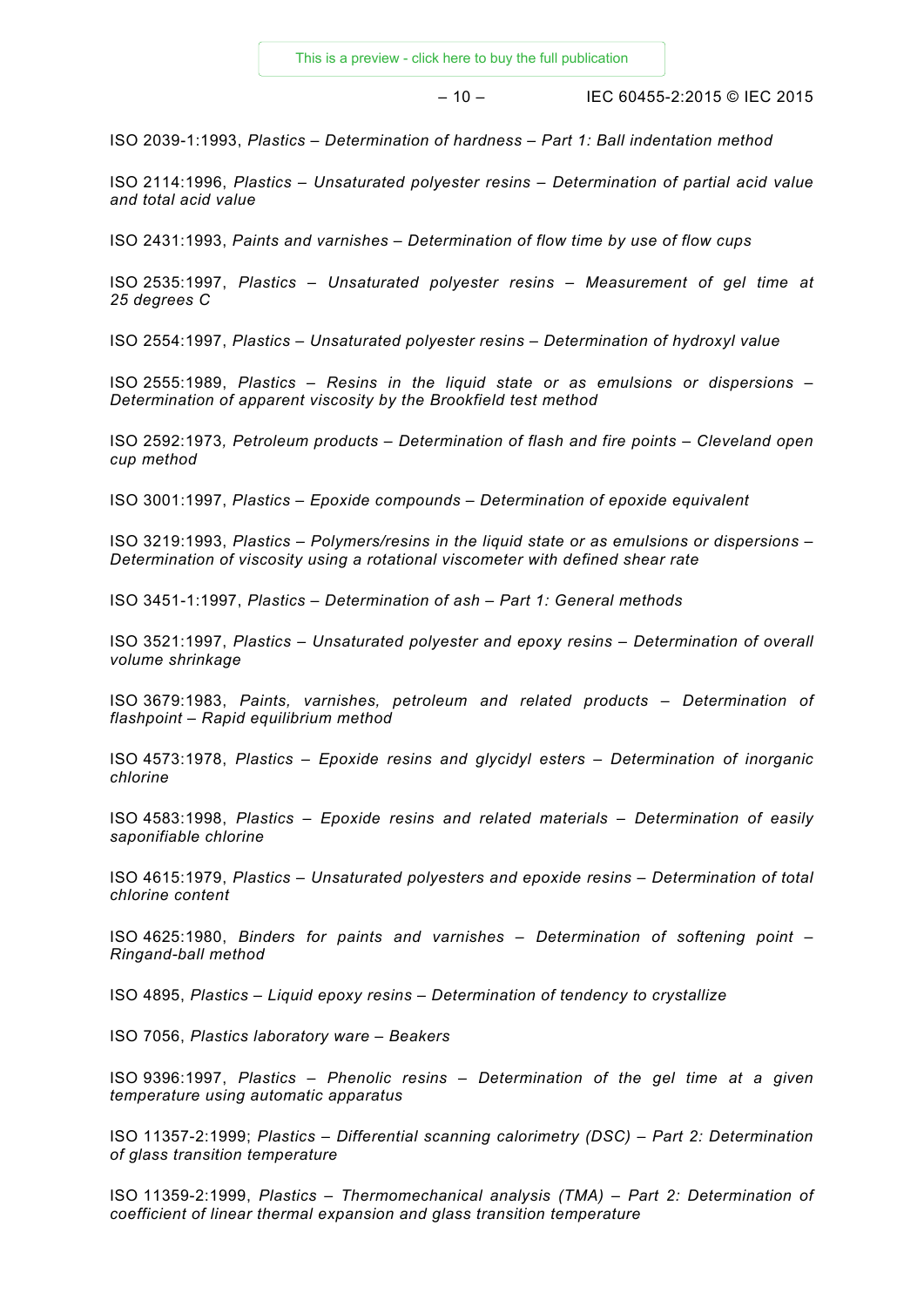IEC 60455-2:2015 © IEC 2015 – 11 –

ISO 11359-3:2002, *Plastics – Thermomechanical analysis (TMA) – Part 3: Determination of penetration temperature*

ISO 14896:2009, *Plastics – Polyurethane raw materials – Determination of isocyanate content*

<span id="page-10-2"></span><span id="page-10-1"></span><span id="page-10-0"></span>ISO 15528:2000, *Paints, varnishes and raw materials for paints and varnishes – Sampling*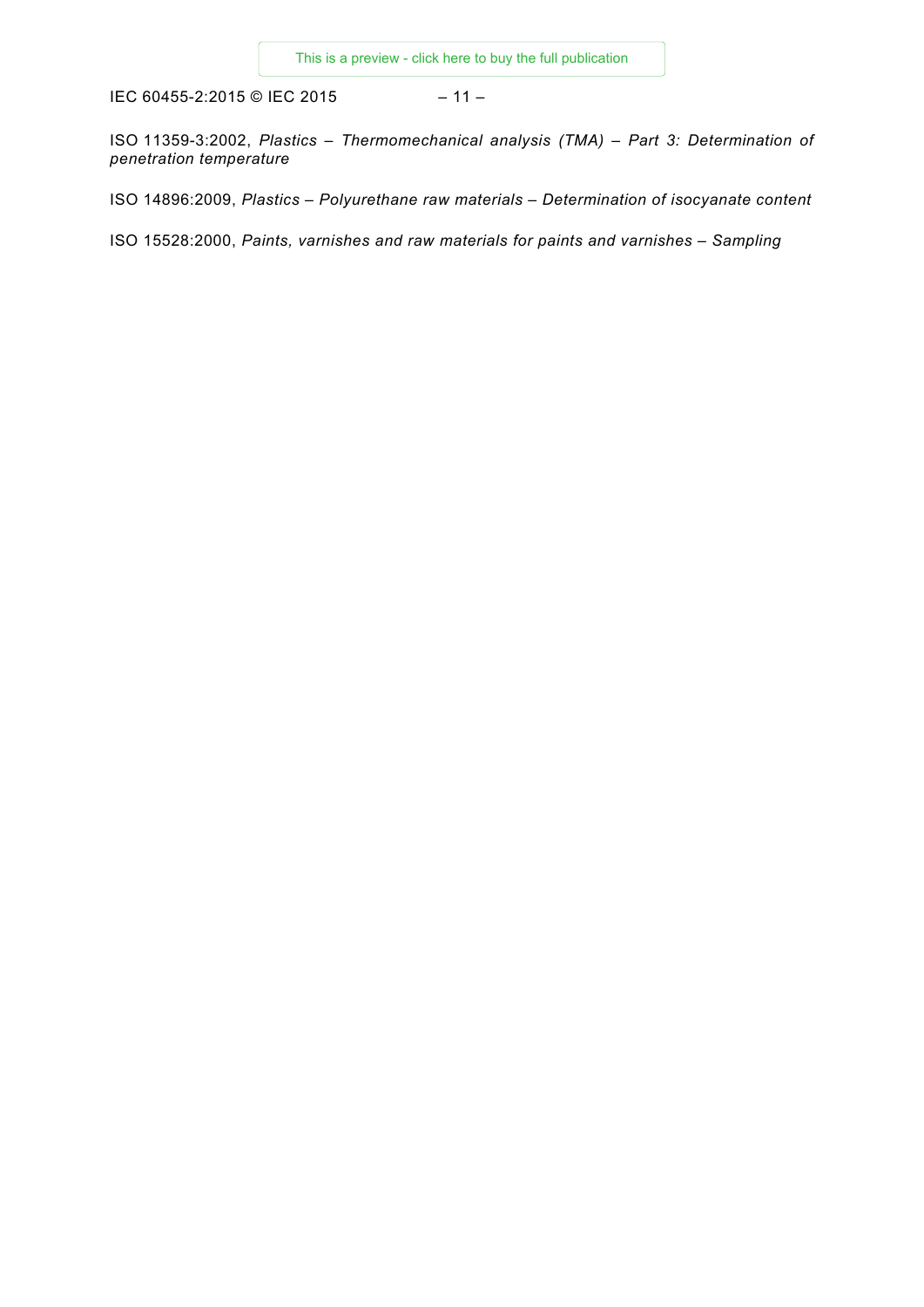$-38-$ 

IEC 60455-2:2015 © IEC 2015

# SOMMAIRE

| 1 |        |                                                                          |     |  |  |
|---|--------|--------------------------------------------------------------------------|-----|--|--|
| 2 |        |                                                                          |     |  |  |
| 3 |        |                                                                          |     |  |  |
| 4 |        |                                                                          |     |  |  |
|   | 4.1    |                                                                          |     |  |  |
|   | 4.2    |                                                                          |     |  |  |
|   | 4.3    |                                                                          |     |  |  |
| 5 |        | Méthodes d'essai pour les composés réactifs et leurs composants48        |     |  |  |
|   | 5.1    |                                                                          |     |  |  |
|   | 5.2    |                                                                          |     |  |  |
|   | 5.3    |                                                                          |     |  |  |
|   | 5.4    |                                                                          |     |  |  |
|   | 5.5    |                                                                          |     |  |  |
|   | 5.6    | Augmentation isothermique de la viscosité (temps de traitement) 50       |     |  |  |
|   | 5.7    |                                                                          |     |  |  |
|   | 5.8    |                                                                          |     |  |  |
|   | 5.9    |                                                                          |     |  |  |
|   | 5.10   |                                                                          |     |  |  |
|   | 5.11   |                                                                          |     |  |  |
|   | 5.12   |                                                                          |     |  |  |
|   | 5.12.1 | Teneur en chlore totale des polyesters insaturés et des résines          |     |  |  |
|   | 5.12.2 | Teneur en chlore inorganique des résines époxydes et des esters          |     |  |  |
|   | 5.12.3 | Teneur en chlore facilement saponifiable des résines époxydes et des     |     |  |  |
|   | 5.13   |                                                                          |     |  |  |
|   | 5.14   |                                                                          |     |  |  |
|   | 5.15   | Teneur en isocyanate                                                     | .51 |  |  |
|   | 5.16   |                                                                          |     |  |  |
|   | 5.17   |                                                                          |     |  |  |
|   | 5.17.1 |                                                                          |     |  |  |
|   | 5.17.2 |                                                                          |     |  |  |
|   | 5.18   |                                                                          |     |  |  |
|   | 5.19   | Nombre de doubles liaisons des polyesters insaturés et des résines       |     |  |  |
|   | 5.20   | Teneur en acide et anhydride d'acide des durcisseurs anhydride d'acide51 |     |  |  |
|   | 5.21   |                                                                          |     |  |  |
|   | 5.22   |                                                                          |     |  |  |
|   | 5.22.1 |                                                                          |     |  |  |
|   | 5.22.2 |                                                                          |     |  |  |
|   | 5.23   |                                                                          |     |  |  |
|   | 5.23.1 |                                                                          |     |  |  |
|   | 5.23.2 |                                                                          |     |  |  |
|   | 5.23.3 |                                                                          |     |  |  |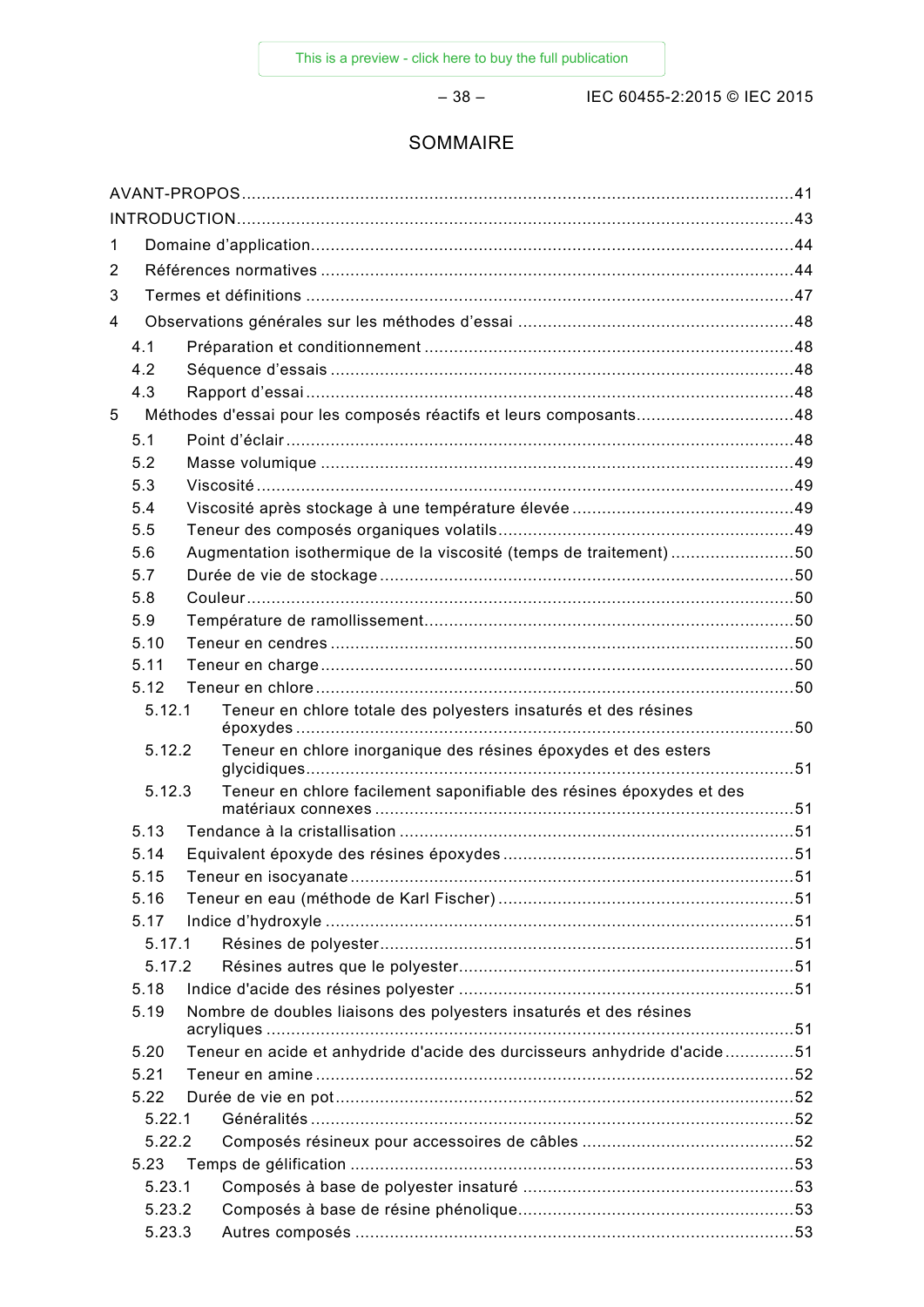IEC 60455-2:2015 © IEC 2015

|   | 5.24             |  |                                                                          |  |
|---|------------------|--|--------------------------------------------------------------------------|--|
|   | 5.24.1           |  |                                                                          |  |
|   | 5.24.2           |  |                                                                          |  |
|   | 5.24.3           |  |                                                                          |  |
|   | 5.25             |  | Retrait total en volume des époxydes et des composés à base de polyester |  |
|   |                  |  |                                                                          |  |
|   | 5.26             |  |                                                                          |  |
|   | 5.26.1           |  |                                                                          |  |
|   | 5.26.2           |  |                                                                          |  |
|   | 5.26.3<br>5.26.4 |  |                                                                          |  |
|   | 5.26.5           |  |                                                                          |  |
|   | 5.27             |  |                                                                          |  |
|   | 5.28             |  |                                                                          |  |
|   | 5.28.1           |  | Durcissement en couche épaisse et émissions pendant le durcissement 55   |  |
|   |                  |  |                                                                          |  |
|   | 5.28.2           |  |                                                                          |  |
|   | 5.28.3           |  |                                                                          |  |
|   | 5.28.4           |  |                                                                          |  |
| 6 |                  |  |                                                                          |  |
|   | 6.1              |  |                                                                          |  |
|   | 6.2              |  |                                                                          |  |
|   | 6.2.1            |  |                                                                          |  |
|   | 6.2.2            |  |                                                                          |  |
|   | 6.2.3            |  |                                                                          |  |
|   | 6.2.4            |  |                                                                          |  |
|   | 6.3              |  |                                                                          |  |
|   | 6.4              |  |                                                                          |  |
|   | 6.4.1            |  |                                                                          |  |
|   | 6.4.2            |  |                                                                          |  |
|   | 6.4.3            |  |                                                                          |  |
|   | 6.4.4            |  | Résistance au choc.                                                      |  |
|   | 6.4.5            |  |                                                                          |  |
|   | 6.5              |  |                                                                          |  |
|   | 6.5.1            |  |                                                                          |  |
|   | 6.5.2            |  |                                                                          |  |
|   | 6.5.3            |  |                                                                          |  |
|   | 6.5.4            |  |                                                                          |  |
|   | 6.5.5            |  |                                                                          |  |
|   | 6.5.6            |  |                                                                          |  |
|   | 6.5.7            |  | Résistance à la chaleur sèche des résines pour accessoires de câbles     |  |
|   | 6.5.8            |  | Résistance à la chaleur humide des résines pour accessoires de câbles 61 |  |
|   | 6.5.9            |  |                                                                          |  |
|   | 6.5.10           |  |                                                                          |  |
|   | 6.6              |  |                                                                          |  |
|   | 6.6.1            |  |                                                                          |  |
|   | 6.6.2            |  |                                                                          |  |
|   | 6.6.3            |  |                                                                          |  |
|   | 6.6.4            |  |                                                                          |  |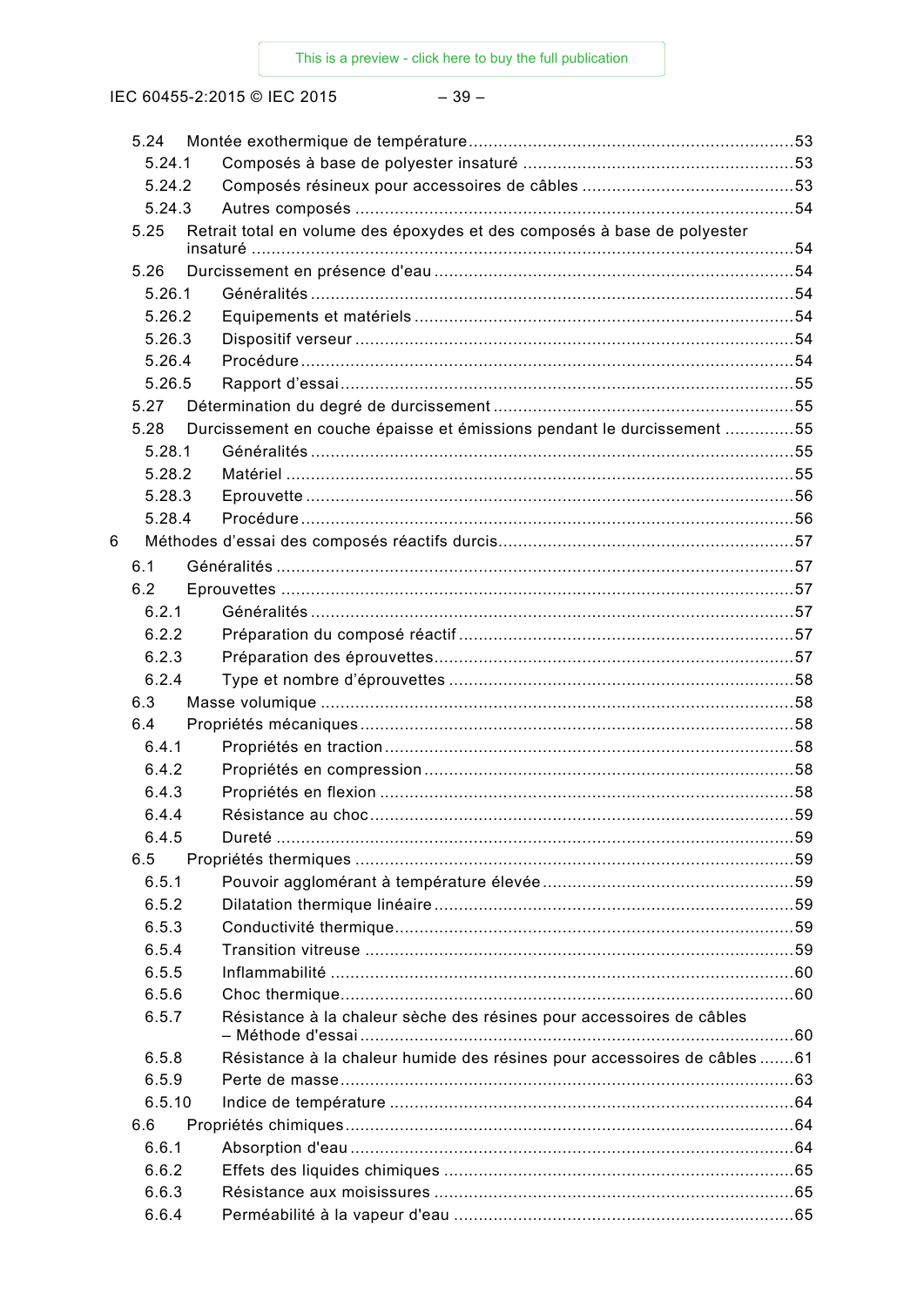– 40 – IEC 60455-2:2015 © IEC 2015

| 6.7   |                                                                                                    |  |
|-------|----------------------------------------------------------------------------------------------------|--|
| 6.7.1 | Effet de l'immersion dans l'eau sur la résistivité transversale 65                                 |  |
| 6.7.2 | Facteur de dissipation diélectrique (tan $\delta$ ) et permittivité relative ( $\varepsilon_r$ )66 |  |
| 6.7.3 |                                                                                                    |  |
| 6.7.4 |                                                                                                    |  |
| 6.7.5 |                                                                                                    |  |
|       |                                                                                                    |  |
|       |                                                                                                    |  |
|       |                                                                                                    |  |
|       | Figure 1 - Appareil d'essai pour le durcissement en présence d'essai d'eau 69                      |  |
|       |                                                                                                    |  |
|       | Figure 3 - Exemple de disposition des électrodes pour les composés durcis et                       |  |
|       |                                                                                                    |  |
|       | Figure 4 – Exemple de disposition des électrodes pour les composés rigides et durcis72             |  |
|       |                                                                                                    |  |
|       |                                                                                                    |  |
|       |                                                                                                    |  |
|       |                                                                                                    |  |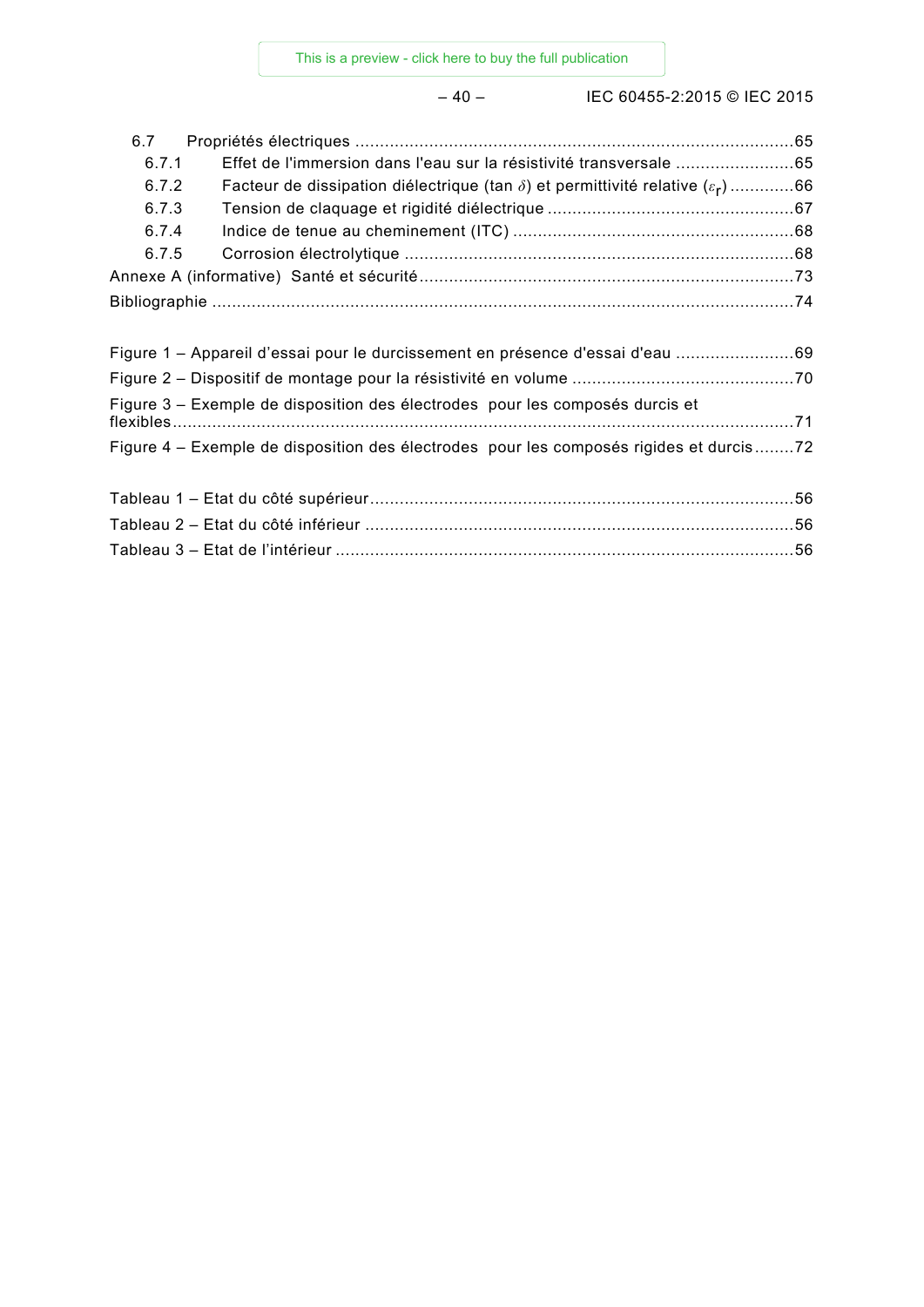IEC 60455-2:2015 © IEC 2015 – 41 –

# COMMISSION ÉLECTROTECHNIQUE INTERNATIONALE

\_\_\_\_\_\_\_\_\_\_\_\_

# **COMPOSÉS RÉACTIFS A BASE DE RÉSINES UTILISÉS COMME ISOLANTS ÉLECTRIQUES –**

# **Partie 2: Méthodes d'essai**

### AVANT-PROPOS

- <span id="page-14-0"></span>1) La Commission Electrotechnique Internationale (IEC) est une organisation mondiale de normalisation composée de l'ensemble des comités électrotechniques nationaux (Comités nationaux de l'IEC). L'IEC a pour objet de favoriser la coopération internationale pour toutes les questions de normalisation dans les domaines de l'électricité et de l'électronique. A cet effet, l'IEC – entre autres activités – publie des Normes internationales, des Spécifications techniques, des Rapports techniques, des Spécifications accessibles au public (PAS) et des Guides (ci-après dénommés "Publication(s) de l'IEC"). Leur élaboration est confiée à des comités d'études, aux travaux desquels tout Comité national intéressé par le sujet traité peut participer. Les organisations internationales, gouvernementales et non gouvernementales, en liaison avec l'IEC, participent également aux travaux. L'IEC collabore étroitement avec l'Organisation Internationale de Normalisation (ISO), selon des conditions fixées par accord entre les deux organisations.
- 2) Les décisions ou accords officiels de l'IEC concernant les questions techniques représentent, dans la mesure du possible, un accord international sur les sujets étudiés, étant donné que les Comités nationaux de l'IEC intéressés sont représentés dans chaque comité d'études.
- 3) Les Publications de l'IEC se présentent sous la forme de recommandations internationales et sont agréées comme telles par les Comités nationaux de l'IEC. Tous les efforts raisonnables sont entrepris afin que l'IEC s'assure de l'exactitude du contenu technique de ses publications; l'IEC ne peut pas être tenue responsable de l'éventuelle mauvaise utilisation ou interprétation qui en est faite par un quelconque utilisateur final.
- 4) Dans le but d'encourager l'uniformité internationale, les Comités nationaux de l'IEC s'engagent, dans toute la mesure possible, à appliquer de façon transparente les Publications de l'IEC dans leurs publications nationales et régionales. Toutes divergences entre toutes Publications de l'IEC et toutes publications nationales ou régionales correspondantes doivent être indiquées en termes clairs dans ces dernières.
- 5) L'IEC elle-même ne fournit aucune attestation de conformité. Des organismes de certification indépendants fournissent des services d'évaluation de conformité et, dans certains secteurs, accèdent aux marques de conformité de l'IEC. L'IEC n'est responsable d'aucun des services effectués par les organismes de certification indépendants.
- 6) Tous les utilisateurs doivent s'assurer qu'ils sont en possession de la dernière édition de cette publication.
- 7) Aucune responsabilité ne doit être imputée à l'IEC, à ses administrateurs, employés, auxiliaires ou mandataires, y compris ses experts particuliers et les membres de ses comités d'études et des Comités nationaux de l'IEC, pour tout préjudice causé en cas de dommages corporels et matériels, ou de tout autre dommage de quelque nature que ce soit, directe ou indirecte, ou pour supporter les coûts (y compris les frais de justice) et les dépenses découlant de la publication ou de l'utilisation de cette Publication de l'IEC ou de toute autre Publication de l'IEC, ou au crédit qui lui est accordé.
- 8) L'attention est attirée sur les références normatives citées dans cette publication. L'utilisation de publications référencées est obligatoire pour une application correcte de la présente publication.
- 9) L'attention est attirée sur le fait que certains des éléments de la présente Publication de l'IEC peuvent faire l'objet de droits de brevet. L'IEC ne saurait être tenue pour responsable de ne pas avoir identifié de tels droits de brevets et de ne pas avoir signalé leur existence.

La Norme internationale IEC 60455-2 a été établie par le comité d'études 15 de l'IEC: Matériaux isolants électriques solides.

Cette troisième édition annule et remplace la deuxième édition parue en 1998. Cette édition constitue une révision technique.

La présente édition inclut les modifications techniques majeures suivantes par rapport à l'édition précédente:

- a) Introduction des méthodes d'essai relatives à la norme IEC 60455-3-8;
- b) Des méthodes d'essai supplémentaires et mis à jour pour les résines.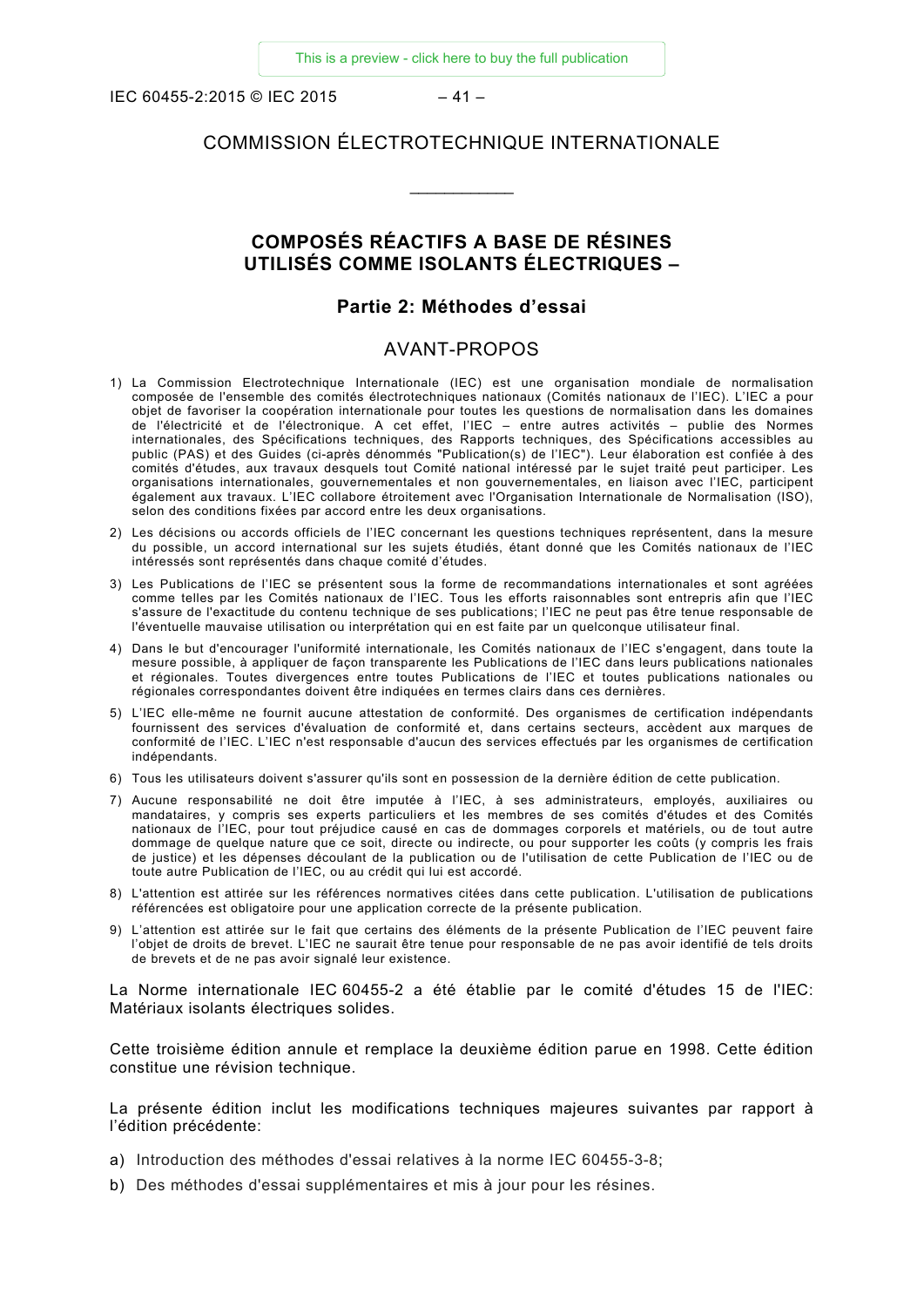– 42 – IEC 60455-2:2015 © IEC 2015

La présente version bilingue (2016-01) correspond à la version anglaise monolingue publiée en 2015-06.

Le texte anglais de cette norme est issu des documents 15/751/FDIS et 15/757/RVD.

Le rapport de vote 15/757/RVD donne toute information sur le vote ayant abouti à l'approbation de cette norme.

La version française de cette norme n'a pas été soumise au vote.

Cette publication a été rédigée selon les Directives ISO/IEC, Partie 2.

Une liste de toutes les parties de la série IEC 60455, publiées sous le titre général *Composés réactifs à base de résines utilisés comme isolants électriques*, peut être consultée sur le site web de l'IEC.

Le comité a décidé que le contenu de cette publication ne sera pas modifié avant la date de stabilité indiquée sur le site web de l'IEC sous "http://webstore.iec.ch" dans les données relatives à la publication recherchée. A cette date, la publication sera

- reconduite,
- supprimée,
- remplacée par une édition révisée, ou
- amendée.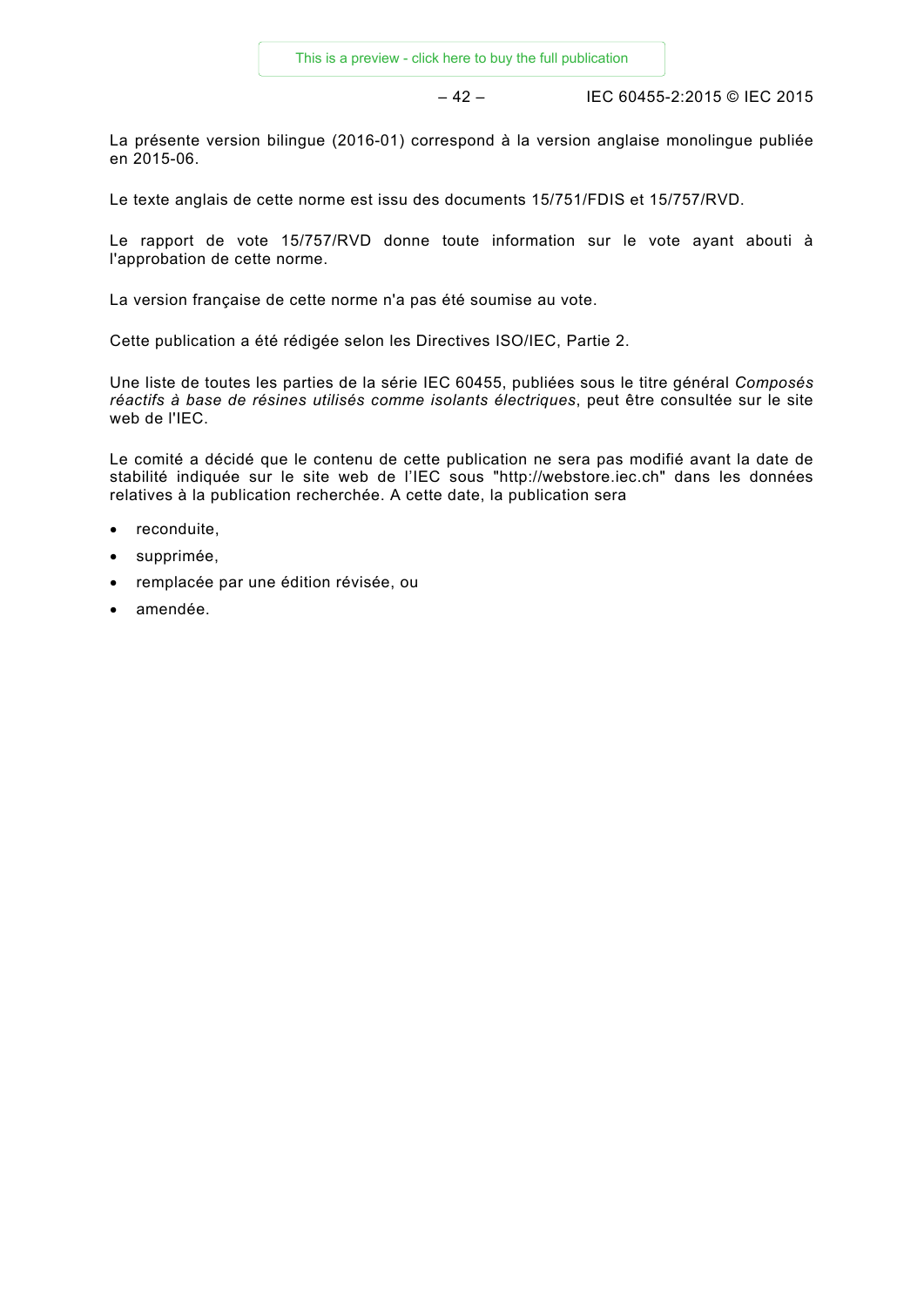<span id="page-16-0"></span>IEC 60455-2:2015 © IEC 2015 – 43 –

# INTRODUCTION

La présente partie de l'IEC 60455 appartient à une série traitant des résines exemptes de solvant à base de composés réactifs et de leurs constituants, utilisés dans l'isolation électrique.

Cette série comprend trois parties:

- Partie 1: Définitions et prescriptions générales (IEC 60455-1);
- Partie 2: Méthodes d'essai (IEC 60455-2);
- Partie 3: Spécifications pour matériaux particuliers (IEC 60455-3).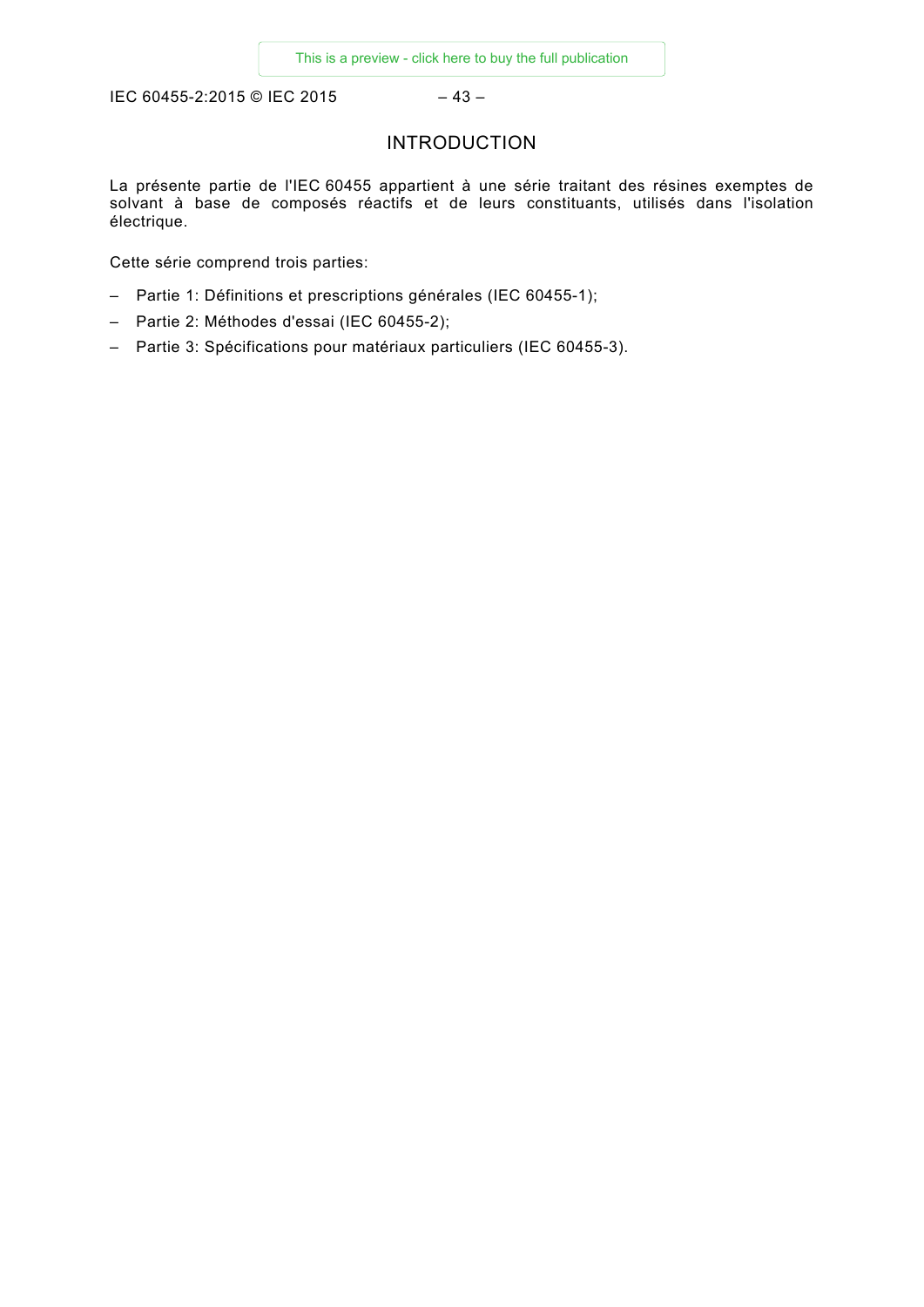$-44 -$  IEC 60455-2:2015 © IEC 2015

# **COMPOSÉS RÉACTIFS A BASE DE RÉSINES UTILISÉS COMME ISOLANTS ÉLECTRIQUES –**

# **Partie 2: Méthodes d'essai**

#### <span id="page-17-0"></span>**1 Domaine d'application**

La présente partie de l'IEC 60455 spécifie les méthodes d'essai à utiliser pour vérifier les composés réactifs à base de résines, leurs composants et les composés durcis, utilisés pour l'isolation électrique.

#### <span id="page-17-1"></span>**2 Références normatives**

Les documents suivants sont cités en référence de manière normative, en intégralité ou en partie, dans le présent document et sont indispensables pour son application. Pour les références datées, seule l'édition citée s'applique. Pour les références non datées, la dernière édition du document de référence s'applique (y compris les éventuels amendements).

IEC 60050 (toutes les parties), *Vocabulaire Electrotechnique International* (disponible sous [http://www.electropedia.org\)](http://www.electropedia.org/)

IEC 60068-2-10:2005, *Essais d'environnement – Partie 2-10: Essais – Essai J et guide: Moisissures*

IEC 60093:1980, *Méthodes pour la mesure de la résistivité transversale et de la résistivité superficielle des matériaux isolants électriques solides*

IEC 60112:2003, *Méthode de détermination des indices de résistance et de tenue au cheminement des matériaux isolants solides*

IEC 60216 (toutes les parties), *Matériaux isolants électriques – Propriétés d'endurance thermiques*

IEC 60243-1:1998, *Rigidité diélectrique des matériaux isolants – Méthodes d'essai – Partie 1: Essais aux fréquences industrielles*

IEC 60250:1969, *Méthodes recommandées pour la détermination de la permittivité et du*  facteur de dissipation des isolants électriques aux fréquences industrielles, audibles et *radioélectriques (ondes métriques comprises)*

IEC 60296:2012, *Fluides pour applications électrotechniques – Huiles minérales isolantes neuves pour transformateurs et appareillages de connexion*

IEC 60426:2007*, Matériaux isolants électriques – Détermination de la corrosion électrolytique en présence de matériaux isolants – Méthodes d'essais*

IEC 60455-1:1998, *Composés réactifs à base de résine utilisés comme isolants électriques – Partie 1: Définitions et prescriptions générales*

IEC 60455-3 (toutes les parties), *Composés réactifs à base de résine utilisés comme isolants électriques – Partie 3: Spécifications pour les matériaux particuliers*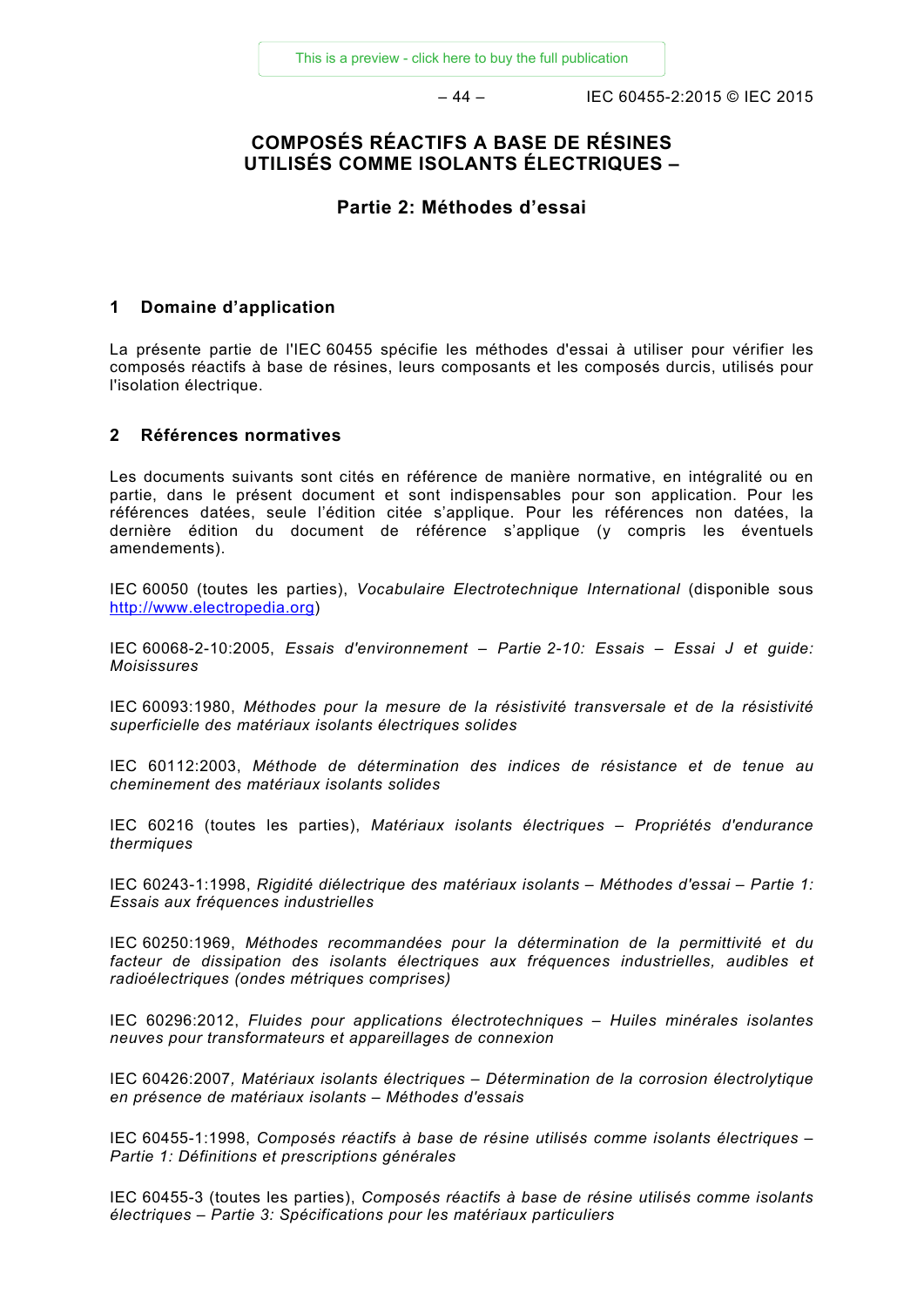IEC 60455-2:2015 © IEC 2015 – 45 –

IEC 60455-3-8:2013, *Composés réactifs à base de résines utilisés comme isolants électriques – Partie 3: spécifications pour matériaux particuliers – Feuille 8: résines pour accessoires de câble -* 

IEC 60695-11-10:1999*, Essais relatifs aux risques du feu – Partie 11-10: Flammes d'essai – Méthodes d'essai horizontale et verticale à la flamme de 50 W*

IEC 60814:1997, *Isolants liquides – Cartons et papiers imprégnés d'huile – Détermination de la teneur en eau par titrage coulométrique de Karl Fischer automatique*

IEC 61033:1991, *Méthodes d'essai pour la détermination du pouvoir agglomérant des agents d'imprégnation sur fil émaillé*

IEC 61099:2010, *Liquides isolants – Spécifications relatives aux esters organiques de synthèse neufs destinés aux matériels électriques*

ISO 37:2011, *Caoutchouc vulcanisé ou thermoplastique – Détermination des caractéristiques de contrainte – déformation en traction*

ISO 62:2008, *Plastiques – Détermination de l'absorption d'eau*

ISO 75 (toutes les parties), *Plastiques et ébonite – Détermination de la température de fléchissement sous charge*

ISO 175:2010, *Plastiques – Détermination de l'action des agents chimiques liquides, y compris l'eau*

ISO 178:2010, *Plastiques – Détermination des caractéristiques de flexion des matières plastiques rigides*

ISO 179-1:2010, *Plastiques – Détermination de la résistance au choc Charpy – Partie 1: Essai de choc non instrumenté*

ISO 179-2:1997, *Plastiques – Détermination de la résistance au choc Charpy – Partie 2: Essai de choc instrumenté*

ISO 291, *Plastiques – Atmosphères normales de conditionnement et d'essai*

ISO 306:2004, *Plastiques – Matériaux thermoplastiques – Détermination de la température de ramollissement Vicat (VST)*

ISO 527 (toutes les parties), *Plastiques – Détermination des propriétés en traction*

ISO 584:1982, *Plastiques – Résines de polyesters non saturés – Détermination conventionnelle de la réactivité à 80 degrés C (méthode conventionnelle)*

ISO 604:2002, *Plastiques – Détermination des propriétés en compression*

ISO 868:2003, *Plastiques et ébonite – Détermination de la dureté par pénétration au moyen d'un duromètre (dureté Shore)*

ISO 1183-1:2012, *Plastiques – Méthodes de détermination de la masse volumique des plastiques non alvéolaires – Partie 1: Méthode par immersion, méthode du pycnomètre en milieu liquide et méthode par titrage*

ISO 1513:2010, *Peintures et vernis – Examen et préparation des échantillons pour essais*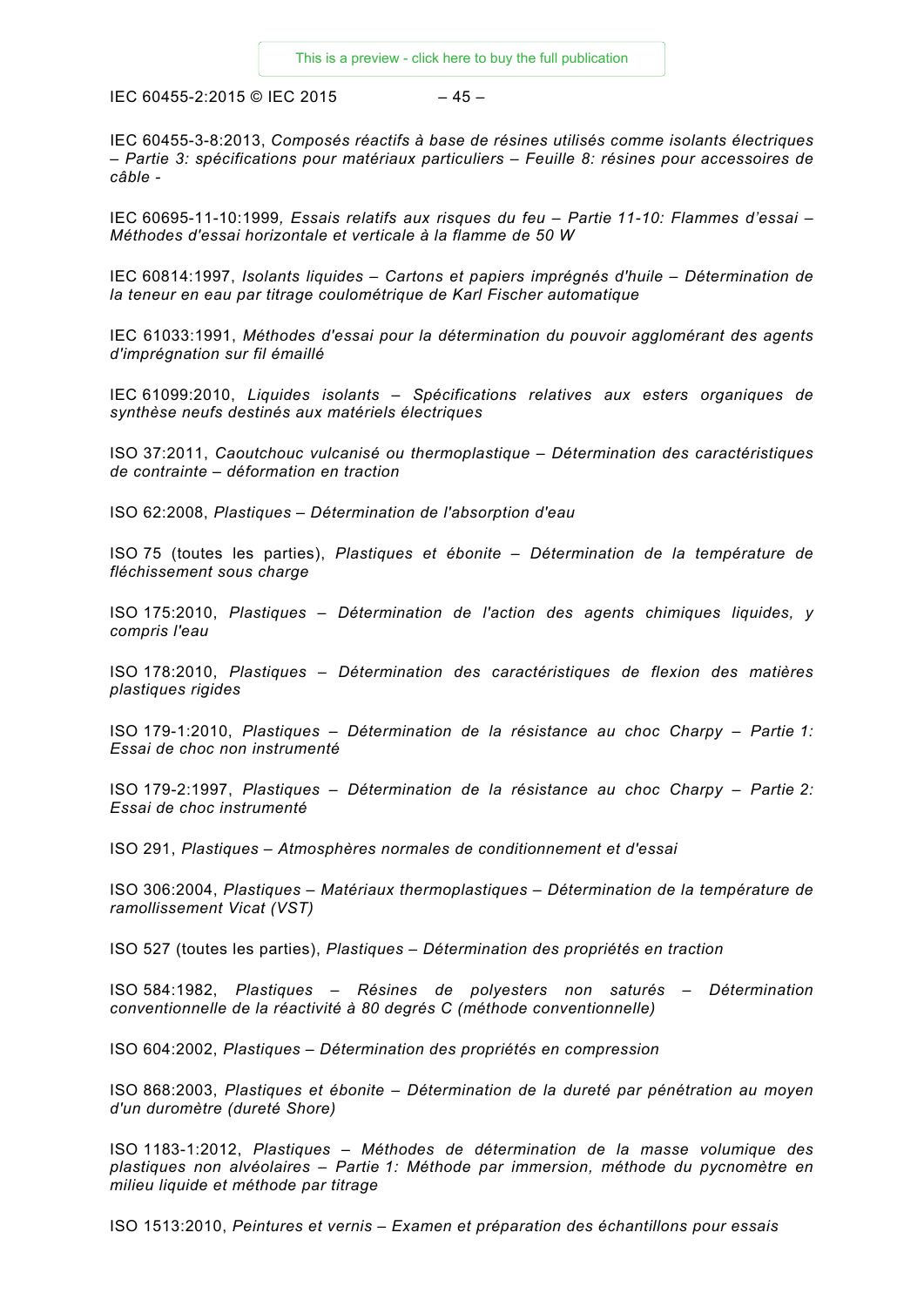– 46 – IEC 60455-2:2015 © IEC 2015

ISO 1523:2002, *Peintures, vernis, pétrole et produits assimilés – Détermination du point d'éclair – Méthode à l'équilibre en vase clos*

ISO 1675:1985, *Plastiques – Résines liquides – Détermination de la masse volumique par la méthode du pycnomètre*

ISO 2039-1:1993, *Plastiques – Détermination de la dureté – Partie 1: Méthode de pénétration à la bille*

ISO 2114:1996, *Plastiques (résines de polyesters) et peintures et vernis (liants) – Détermination de l'indice d'acide partiel et de l'indice d'acide total*

ISO 2431:1993, *Peintures et vernis – Détermination du temps d'écoulement au moyen de coupes d'écoulement*

ISO 2535:1997, *Plastiques – Résines de polyesters non saturés – Mesurage de la durée de gélification à 25 degrés C*

ISO 2554:1997, *Plastiques – Résines de polyesters non saturés – Détermination de l'indice d'hydroxyle*

ISO 2555:1989, *Plastiques – Résines à l'état liquide ou en émulsions ou dispersions – Détermination de la viscosité apparente selon le procédé Brookfield*

ISO 2592:1973*, Produits pétroliers – Détermination des points d'éclair et de feu – Méthode Cleveland en vase ouvert*

ISO 3001:1997, *Plastiques – Compositions époxydiques – Détermination de l'équivalent époxyde*

ISO 3219:1993, *Plastiques – Polymères résines à l'état liquide en émulsion ou en dispersion – Détermination de la viscosité au moyen d'un viscosimètre rotatif à gradient de vitesse de cisaillement défini*

ISO 3451-1:1997, *Plastiques – Détermination du taux de cendres – Partie 1: Méthodes générales*

ISO 3521:1997, *Plastiques – Résines d'époxydes et de polyesters non saturés – Détermination du retrait global en volume*

ISO 3679:1983, *Peintures, vernis, produits pétroliers et assimilés – Détermination du point d'éclair – Méthode rapide à l'équilibre*

ISO 4573:1978, *Plastiques – Résines d'époxydes et esters glycidiques – Dosage du chlore inorganique*

ISO 4583:1998, *Plastiques – Résines d'époxydes et matières apparentées – Dosage du chlore facilement saponifiable*

ISO 4615:1979, *Plastiques – Résines de polyesters non saturés et époxydes – Détermination de la teneur totale en chlore*

ISO 4625:1980, *Liants pour peintures et vernis – Détermination du point de ramollissement – Méthode de l'anneau et de la bille*